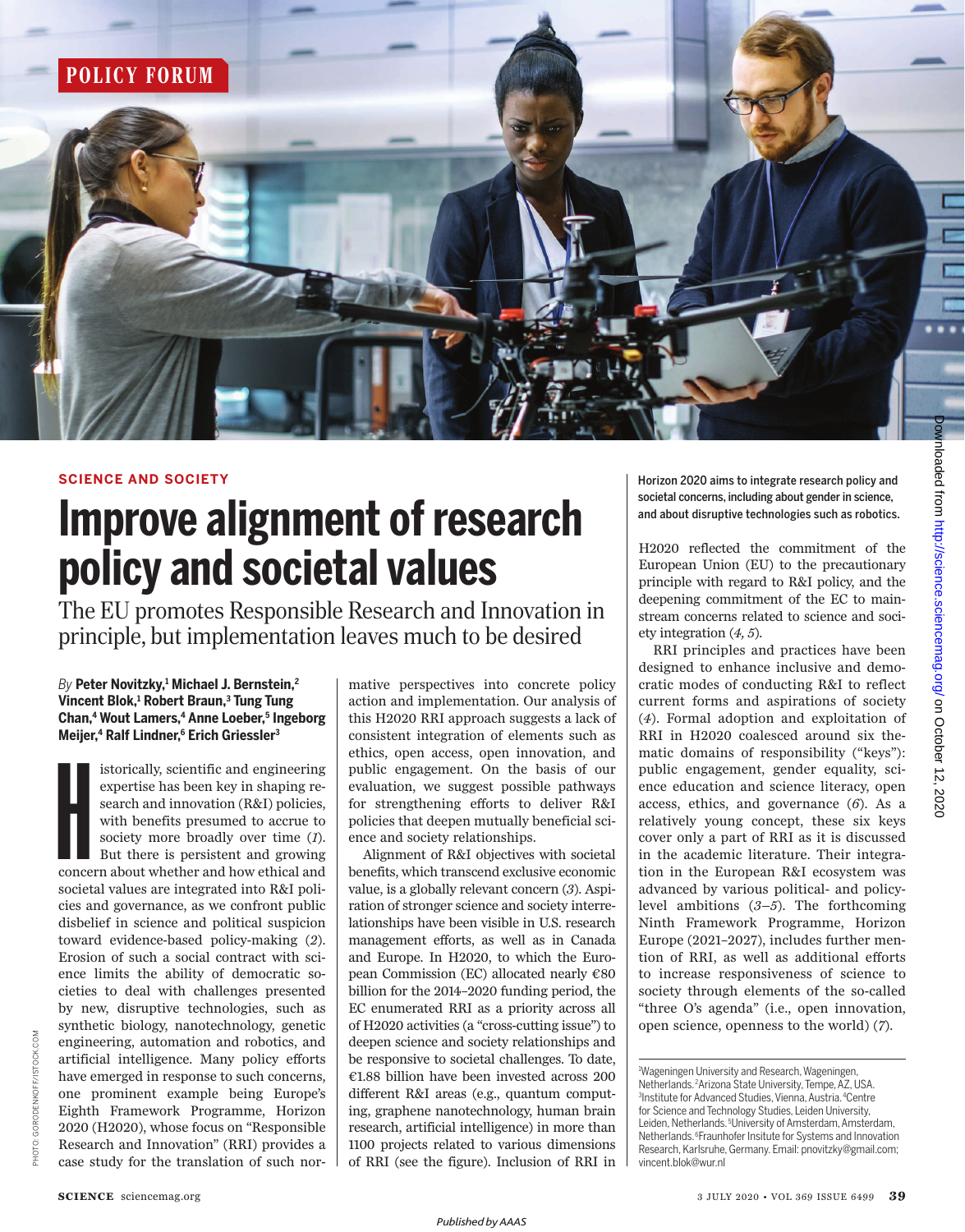Despite this fairly extensive history of EC investment in mainstreaming activities, a recent survey of more than 3100 European researcher recipients of H2020 funding showed that a vast majority of respondents were not familiar with the concept of RRI (*8*). Although these findings by no means suggest that researchers are irresponsible, they raise questions about the success of the EC approach to embedding normative targets for responsibility into R&I. The need for systematic evaluation is clear (*9*). Our study contributes to a legacy of research on the efficacy of framework programmes in light of various EC ambitions (*10*).

#### **METHODS AND FINDINGS**

To answer our question about policy integration and implementation of RRI in H2020, we conducted a mixed method investigation in three stages: (i) desktop research, (ii) interviews, and (iii) case research [see supplementary materials (SM) S10 for details]. First, we collected and reviewed relevant documentation of the four H2020 Programme Sections (Excellent Science, Industrial Leadership, Societal Challenges, Diversity of Approaches) and 19 respective subthemes available on the websites of the EC. This included reviews of documents at the following levels: policy, scoping, work package, calls, projects, proposal templates, and evaluations. Review of documents extended to all three periods of H2020 (2014–2015, 2016–2017, and 2018–2020) and employed the six EC RRI keys as indicators.

Second, we conducted interviews with representatives  $(n = 257)$  of seven stakeholder groups within the 19 subthemes of H2020. Third, using natural language processing algorithms, we obtained and analyzed texts describing project objectives of all the H2020 projects (ongoing and finished, *n* = 13,644) available on the CORDIS Portal, which provides information on EU-funded R&I activities. We examined how proposal language and RRI policies translate into project activities across H2020 using text-mining approaches. We carried out keyword frequency analysis by applying a selection of 10 to 12 keywords (SM S8) associated with each of the six RRI keys. This resulted in an "RRI score" for each of six keys for each H2020 project (SM S13). This subsequent case research covered all three H2020 periods (i.e., 2014–2015, 2016–2017, and 2018–2020).

At each of these stages we produced reports for each corresponding subtheme (SM S11). The resulting body of 19 reports was then systematically reviewed for levels of policy integration. The policy-integration levels were qualitatively assessed with the EC's own indicator assessment (*6*).

# **How well is Responsible Research and Innovation represented in Horizon 2020?**

Limited high-quality reference to Responsible Research and Innovation (RRI) suggests that it has largely been referred to without proper understanding, or as an empty signifier. Data combine all four Horizon 2020 (H2020) program sections and reflect the amount and quality of representation of six RRI keys and three "O's," across three levels: samples of internal H2020 program documents, H2020 stakeholder interviews, and H2020 project objectives. Comparison across keys within a given level is straightforward; all values are drawn from the same underlying materials. Comparison across levels within a given key should focus on relative proportions of the four colors within a given level, not on absolute values; analyses drew upon different types and amounts of underlying materials in each level. See supplementary materials for details.

### **Quality of representation**

● High ● Some ● Limited ● Superficial

#### **Internal H2020 documents**







GRAPHIC: X. LIU/*SCIENCE*

**GRAPHIC: X. LILI/SCIENCE**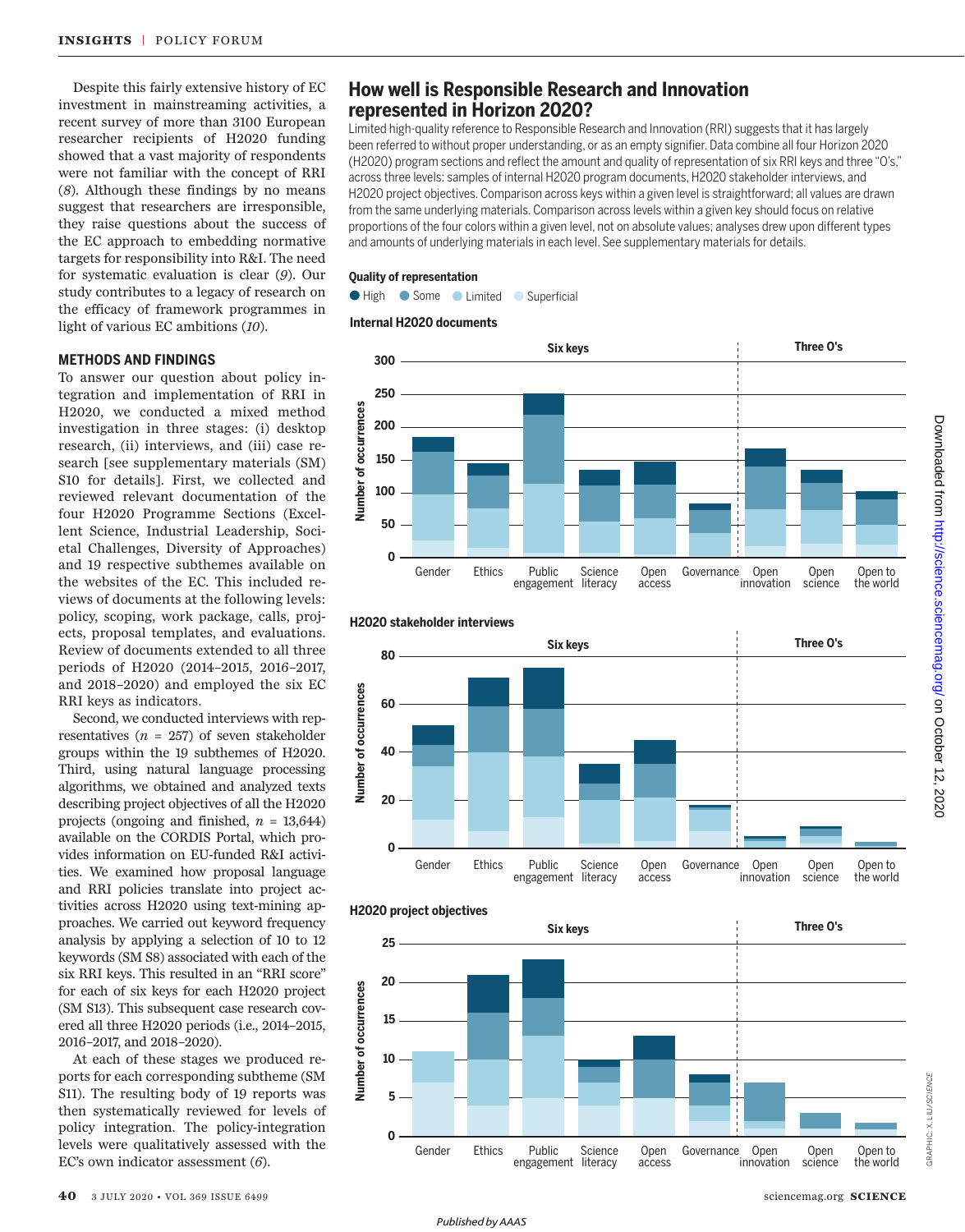This assessment demonstrates which elements of the RRI framework were initially defined by the policy-makers (desktop level), which RRI attributes the stakeholders were most aware of (interview level), and which RRI elements were manifested in project proposals (case level) (SM S12; see the figure). RRI as a concept has been present in most of the four Programme Sections of H2020, and particular RRI policy elements emerge as prominent in certain subthemes, especially those addressing societal challenges or explicitly promoting the uptake of RRI. But RRI overall has largely been referred to either without proper understanding of its definition, or as empty signifier, suggesting lack of compliance with the EC's interpretation of the RRI concept (see the figure; SM S9). Integration of the three O's agenda, contemplated as a successor to the RRI framework, lagged behind that of the six RRI keys; a finding consistent with introduction of the agenda in the later stages of H2020.

## **DISCUSSION**

Our results suggest that the integration of the RRI framework into H2020 has fallen short of stated EC ambitions. Our data show substantial discrepancies between the inclusion of RRI concepts within official subtheme documents (e.g., on policy and work programme levels), and awareness of RRI by interviewees working on projects funded by such subthemes (see the figure). Absence of RRI keys across the majority of programme subtheme evaluation criteria is a telling example.

Such evidence suggests that (i) the RRI framework is still an evolving concept, the development of which hinders its proper understanding by those who are supposed to use it; (ii) such individuals have only superficial understanding of the notion for its effective exploitation; and (iii) although the RRI framework is present on the declarative, strategic policy level (scoping and subtheme general description), it wanes in funding calls (policy operationalization) and is largely absent in evaluation criteria used in proposal assessment. Collectively, these points further suggest that applicants have little in the way of consistently aligned incentives to regard RRI as relevant in proposal design and submission.

Although (i) and (ii) are primarily a matter of a lack of adequate information, awareness and training, (iii) points to limitations of European science policy efforts related to the pursuit of RRI. Such translation failures are typically caused by interplay of different logics of negotiation at the different levels (*11*), a linear model of innovation appealing to scientific excellence in R&I (*12*), actors' resistance to change, path dependencies, cognitive boundaries, and competing policy agendas (*13*). As the issues covered by RRI are normatively claimed to be of high relevance by political decision-makers, as evidenced in several EC documents, we conclude that the problem is one of policy integration strategy and implementation (*14*). The lack of clarity in conceptualizing RRI for research policy and governance, the limited understanding among key stakeholders, and the concept's conflation with other—often conflicting policy goals (e.g., scientific excellence, economic value, technological readiness) hinder the emergence of a specific RRI-oriented policy frame (*15*). Such conflicting policy goals are palpable at the core of European research funding (e.g., supporting either mission-oriented innovation or curiositydriven basic research in key funding instruments) and highlight the structural tensions between the normative ideals and potential instrumentalization (*3*).

There are some limitations of this study that must be taken into account when interpreting results. First, the measurements were crosssectional and though representative, are not exhaustive. Generalizability of findings could be increased if the study were to extend in a longitudinal fashion and possibly to better elaborate causal relationships among factors. Second, although we employed mixed methods in our investigation, the number of interviews and case studies could be further increased to provide additional qualitative information about the dynamics of RRI at the project level. Third, as the framework programme remains ongoing, our analysis was not able to evaluate the entire H2020 corpus. Although the results indicate evidence of patchy RRI implementation, highlighting the need for more consistent support to help align EC science policy and societal values, the progress made is nontrivial, given the history of science (*1*).

A clear discrepancy exists between the expressed strong normative position on RRI and its integration in concrete policies and practices. Fully integrating RRI as a strong normative position into research funding and governance is a necessary but not sufficient first step to creating a working policy system that drives RRI integration. Longer-lived investments are needed for building a shared understanding and awareness of the relevance of responsibility in R&I among key stakeholders. Integrating responsibility into research funding further requires RRI to shift from a "cross-cutting issue" to a "strategic concern" that receives consistent and sustained embedding in call texts and project selection criteria. This will require "policy entrepreneurs" who can stimulate interactions across subthemes to foster alignment of RRI integration and translation. In addition, a range of integration policies are required at the system level and within subthemes, in which the issue of RRI is adopted as a goal. This is pertinent as, in case of such integration failures, it is often the normative position that is called into question instead of the implementation strategy, or actual integration pathway. The EC would benefit from enhancing previous efforts to integrate RRI and so affirm its role as a leader of ethically acceptable and societally responsible R&I on the world stage. Otherwise Europe needlessly undercuts its ability to direct research toward tackling societal challenges in ways compatible with its values.  $\blacksquare$ 

#### **REFERENCES AND NOTES**

- 1. M. Polanyi,J.Ziman, S. Fuller,*Minerva* 38,1 (2000).
- 2. N. Mejlgaard *et al*., *Science* 361, 761 (2018).
- 3. R. von Schomberg, in *International Handbook on Responsible Innovation:A Global Resource,* R. von Schomberg, J. Hankins, Eds. (Edward Elgar, 2019), pp. 12–32.
- 4. R. Owen, P. Macnaghten,J. Stilgoe,*Sci. Public Policy* 39, 751 (2012).
- 5. R. Owen, M. Pansera, in *Handbook on Science and Public* Policy, D. Simon, S. Kuhlmann, J. Stamm, W. Canzler, Eds. (Edward Elgar, 2019), pp. 26–48.
- 6. DGRI, "Indicators for promoting and monitoring responsible research and innovation: Report from the expert group on policy indicators for responsible research and innovation" (Report, European Commission,2015); http://ec.europa.eu/research/swafs/pdf/pub\_rri/ rri\_indicators\_final\_version.pdf.
- 7. DGRI, Open innovation, open science, open to the world: Avision for Europe" (Directorate-General for Research and Innovation, European Union, 2016); https:// publications.europa.eu/en/publication-detail/-/ publication/3213b335- 1cbc-11e6-ba9a-01aa75ed71a1.
- 8. S. Bührer *et al*.,"Monitoring the evolution and benefits of responsible research and innovation: Report on the researchers' survey – Study" [Report KI-1-18-886-EN-N, Directorate-General for Research; Innovation (European Commission), 2018].
- 9. A. Rip, *J. Responsib. Innov*. 3, 290 (2016).
- 10. H. Rodríguez, E. Fisher, D. Schuurbiers,*Res. Policy* 42, 1126 (2013).
- 11. M. Howlett,J.Vince, P. Del Río,*Politics Gov*. 5,69 (2017). 12. K. Rommetveit, R. Strand, R. Fjelland, S. Funtowicz, "What can history teach us about the prospects of a European research area? Joint Research Centre scientific and policy reports" (Report JRC84065, European Commission, 2013).
- 13. H. Colebatch,*Public Policy Admin* 33, 365 (2017).
- 14. B. G. Peters *et al*., *Designing for Policy Effectiveness:* Defining and Understanding a Concept (Cambridge Univ. Press, 2018).
- 15. R. Owen, E.-M. Forsberg, C. Shelley-Egan, "RRI-practice policy recommendations and roadmaps: Responsible research and innovation in practice"(Report,RRI-Practice Project, 2019);www.rri-practice.eu/wp-content/uploads/2019/06/RRI-Practice\_Policy\_recommendations.pdf.

#### **ACKNOWLEDGMENTS**

This project received funding from the EU's Horizon 2020 research and innovation programme under grant agreement no. 741402.We acknowledge all the consortiummembers who contributed to the data collection and writing of the reports (SMS11),which this study is based on.We express our gratitude to H.Tobi and N. Mejlgaard, as well as to the reviewers,for their helpful and constructive comments.

#### **SUPPLEMENTARY MATERIALS**

science.sciencemag.org/content/369/6499/39/suppl/DC1

10.1126/science.abb3415